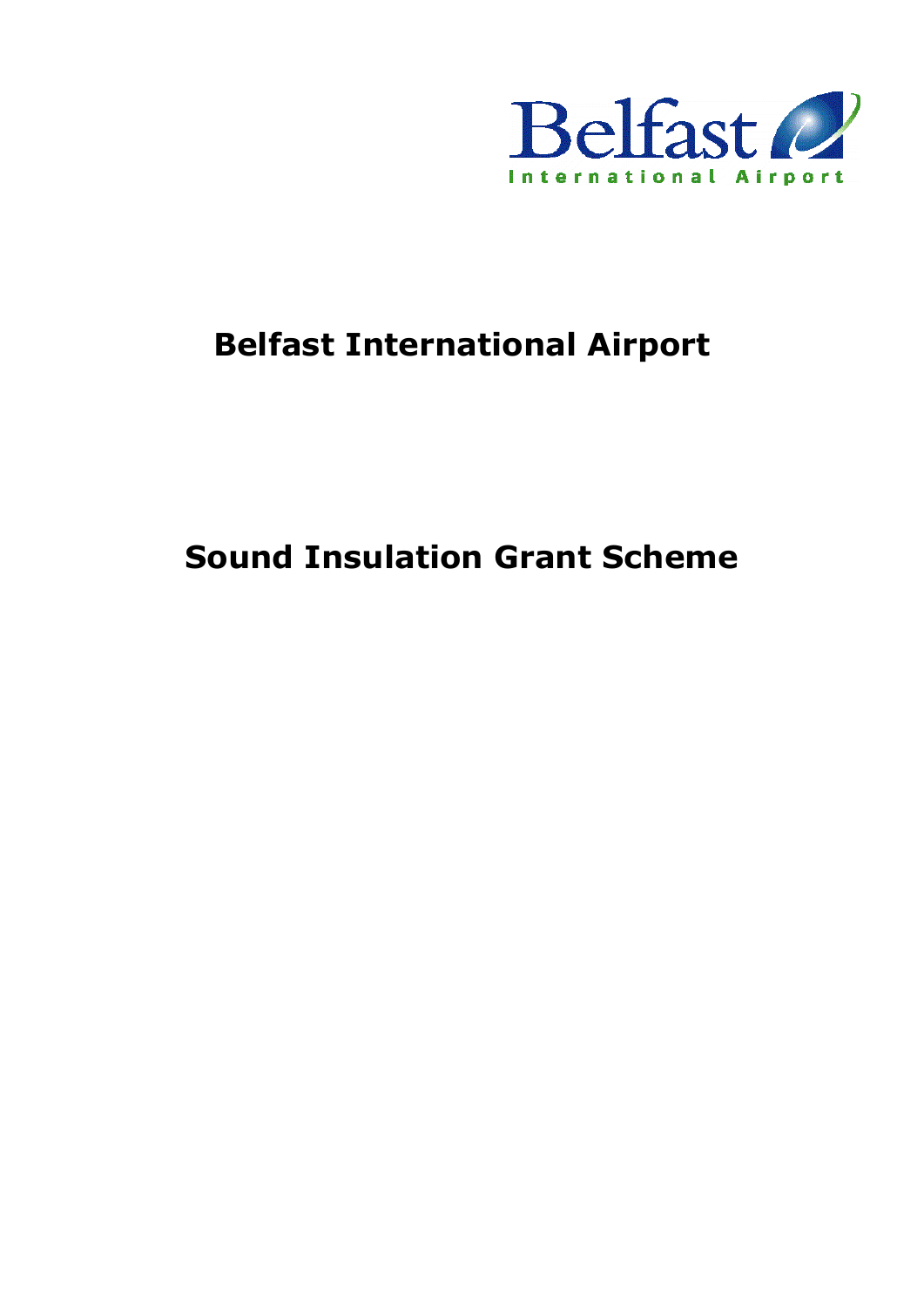# **Welcome to the Belfast International Airport Sound Insulation Grant Scheme**

I am pleased to announce the introduction of the Belfast International Airport Sound Insulation Grant Scheme. Residential properties that fall within the Sound Insulation Grant Scheme (SIGS) boundary will have the opportunity to benefit from sound insulation.

Providing your residential property qualifies, the SIGS offers grants towards the cost of installing secondary glazing or high performance double glazing as well as loft insulation and mechanical ventilation.

Belfast International Airport will appoint an approved contractor to carry out the glazing works to ensure a consistently high quality of workmanship at competitive rates with the aim to minimise the household contribution.

If, after reading this document, you think you qualify for a grant, please contact the address shown at the end of the booklet.

Graham Keddie Managing Director Belfast International Airport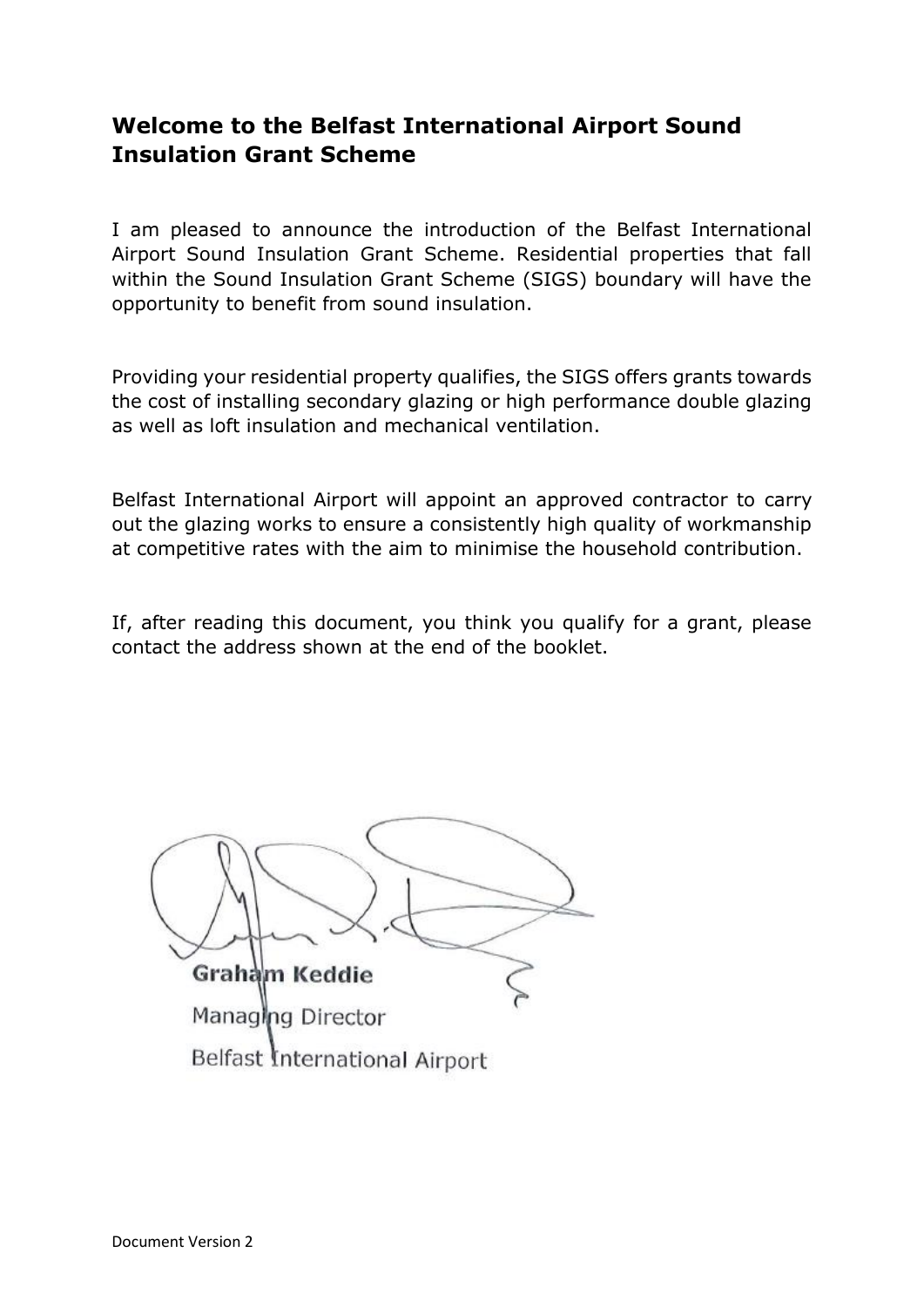# **Why have a Sound Insulation Grant Scheme**

Belfast International Airport (BIA) is committed to the introduction of noise minimisation and mitigation measures. This Sound Insulation Grant Scheme (SIGS) forms an important part of these initiatives. It is intended to offer sound insulation to the residential properties affected most by airborne aircraft noise from aircraft using BIA. The Scheme was first introduced in 2017.

### **Area covered by the SIGS**

Since 1989, the standard metric that has been used for measuring noise levels is the A-weighted equivalent noise level, Leq contour. This takes into account all aircraft movements and is based on an average summer day. In the UK, the noise impact of an airport is primarily described in terms of the LA<sub>eq</sub> averaged over the 16 hour period from  $0700 - 2300$ , for an average day between the 16th June and 15th September (these dates cover the busiest traffic periods for UK airports).

The boundary for this SIGS is based upon the 63 dBLA $_{eq,16h}$  noise contours taken from the Aviation Policy Framework. This means that properties are expected to receive an average noise level of 63 decibels over a typical 16 hour period (07:00 to 23:00) on a summer average day from airborne aircraft landing and departing at the airport.

#### **What are noise contours?**

Noise contours depict an area exposed to a specific noise level over a period of time. The noise exposure is measured as an equivalent continuous sound level for 16 hours in dB(A). The contours are prepared using a recognised computerised noise model. The contours of equivalent continuous sound level (LAeq) are overlaid onto a base map to distinguish buildings and geographical features. The SIGS boundary is based upon the noise modelling which will be re-modelled every five years.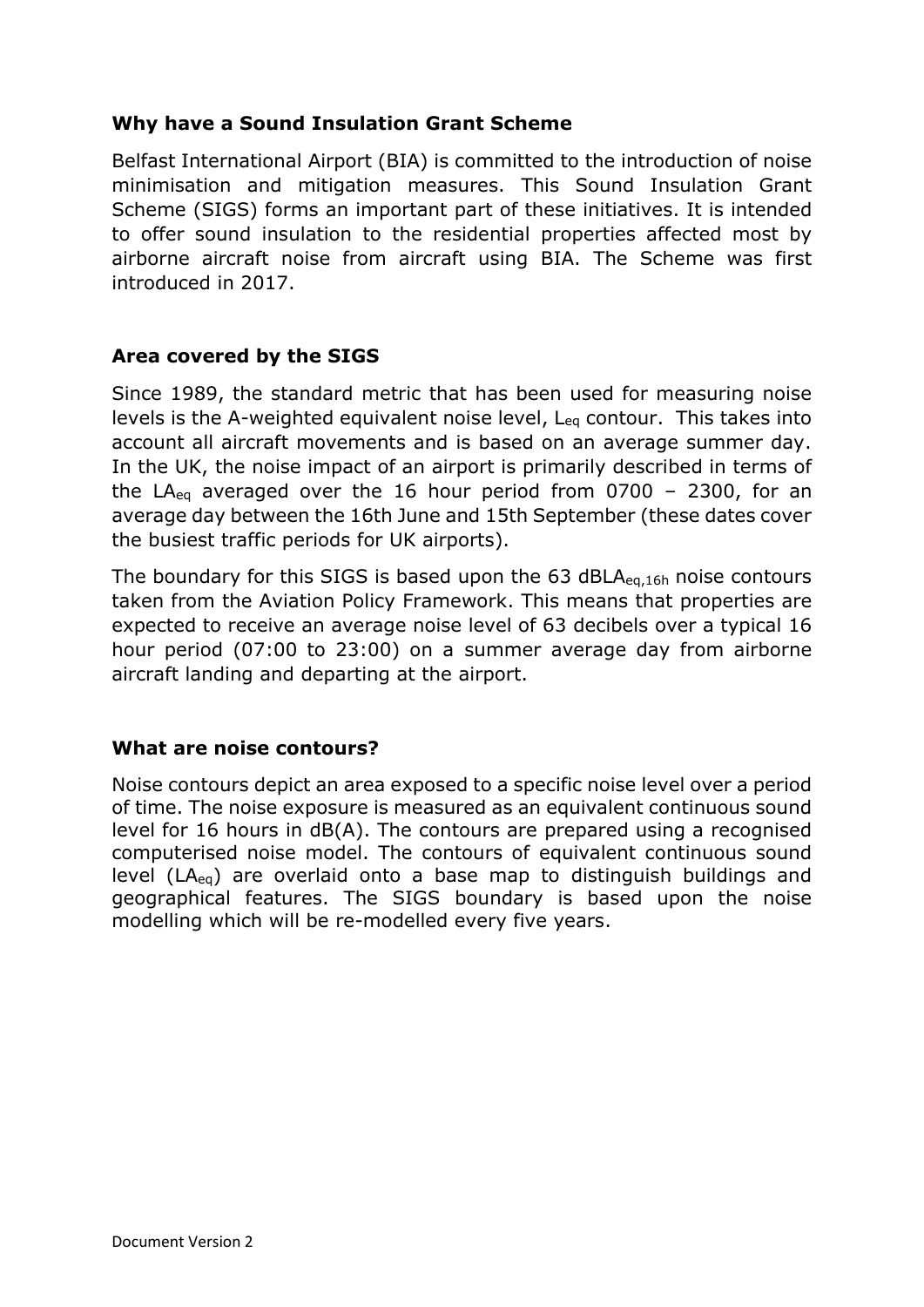#### **2016 Noise Contours**

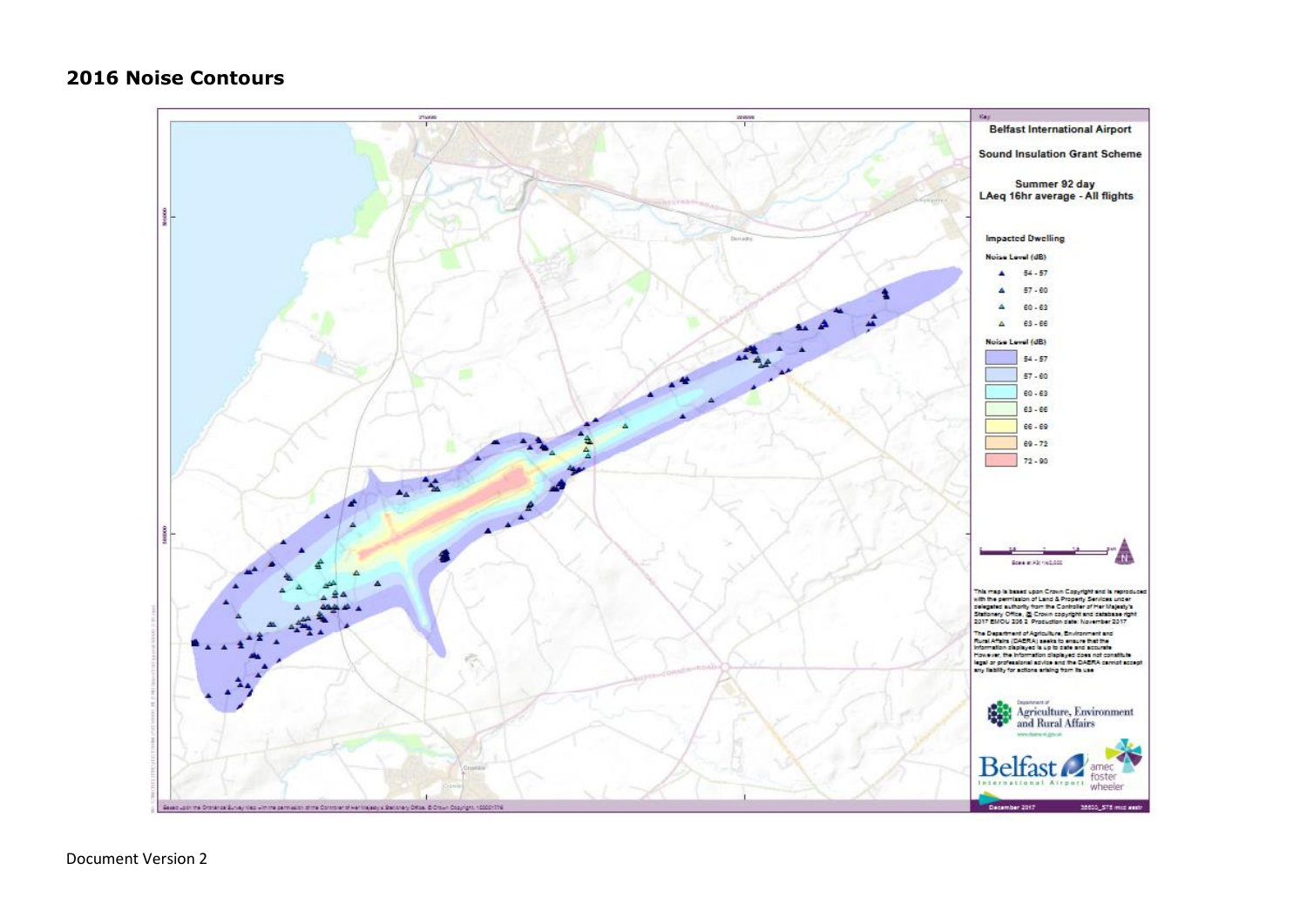# **What buildings are eligible?**

Any building that is being used as a residential property regardless of its type of construction may be eligible for a grant provided that:

- It is within the scheme boundary, as shown by the noise contours described above, and
- It was built before the date this SIGS was introduced

Properties will fall within the scheme if part or all of the residential building is within the defined scheme boundary. A property will not be eligible where, for example, only part of the garden or driveway falls within the scheme boundary. It should also be noted that any modification to an existing property (for example, an extension) made after December 2003 will not qualify for grant support.

Please note that not all properties or rooms within dwellings may be suitable for the installation of acoustic secondary or double glazing.

#### **Which rooms qualify for a grant?**

For homes which fall within the noise contour, the SIGS applies to a maximum of five habitable rooms. Habitable rooms are bedrooms; living rooms; dining rooms and kitchen/diners. Habitable rooms are not kitchens, bathrooms or hallways, although landing windows can be included and will count as one room.

Where an external door leads directly into a habitable room, the door may also be eligible and may be insulated to maximise noise reduction.

The householder is able to choose which eligible habitable rooms are to be insulated.

#### **What can be included in the SIGS?**

This SIGS offers grants towards the cost of installing secondary glazing or high acoustic performance double glazing, loft insulation and, in certain circumstances, acoustic treatment to doors and contributions towards the purchase of window blinds. The offer is as follows:

▪ Secondary glazing is added to existing windows on the inside to create a double window. The second pane of glass serves to reduce the noise entering the room through the window. The minimum gap between the outer original glazing and the secondary pane should be about 100 mm. This gap may vary slightly depending on the thickness of the glass and the space available. The minimum thickness of the secondary pane will be 3 mm.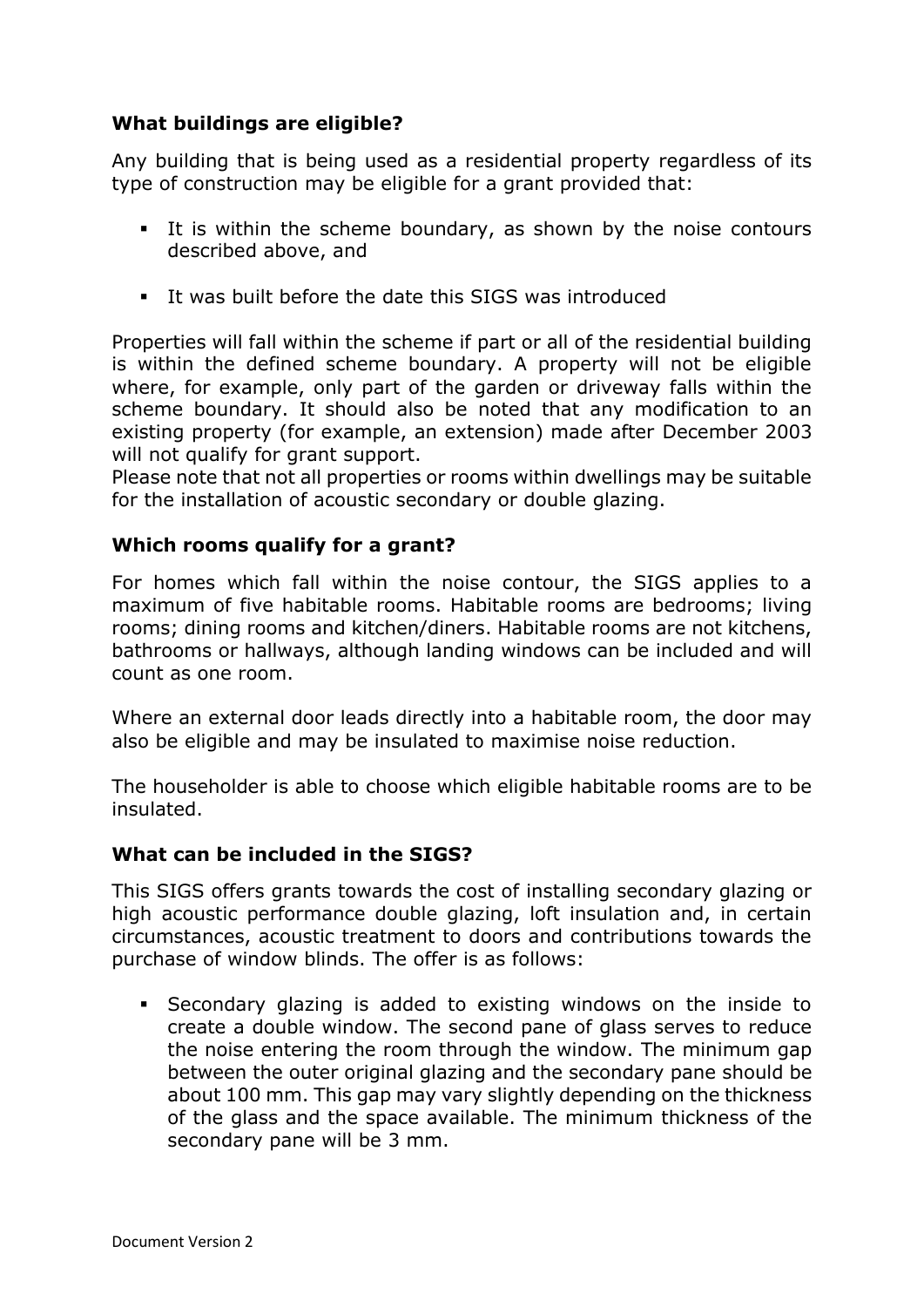- **EXECT** Blinds may be fitted between the original and secondary glazing on south facing windows as part of the scheme.
- **EXT** High performance double glazing is a replacement glazing system which has a similar acoustic performance to secondary glazing. The glazing units will comprise a 6 mm glass pane, 12 mm air filled cavity and 10 mm glass pane or acoustic equivalent.
- Acoustic loft insulation is usually a Rockwool type product, which has been proven to give certain noise reductions. You may apply for a grant towards the cost of purchasing your own loft insulation.
- Doors may also be insulated to achieve additional noise reduction where an external door leads into a habitable room. The grant may support the insulation or replacement of a door as necessary; a survey of the property will recommend the most appropriate insulation.

Additional items and works are permitted and could be installed at the same time at the householder's request. However, these are not eligible for grant support.

# **How much Sound Insulation Grant could I receive?**

Your sound insulation grant entitlement for an eligible property is as follows:

**EXECONDERI** Secondary glazing –  $80\%$  of the total cost up to a maximum grant of £3,000 (including any door insulation and appropriate ventilation),

OR

- $\blacksquare$  High performance double glazing 80% of the total cost up to a maximum grant of £3,000 (including any door insulation and appropriate ventilation)
- Blinds where secondary glazing is fitted to a window facing south with the potential for solar gain an additional £135 shall be available for the purchase of Venetian blinds
- **•** Loft insulation up to  $£400$  per property for the householder to purchase appropriate loft insulation and a further £100 if the loft insulation is installed by a contractor

The difference between BIA's contribution and the total cost of the installation must be met by the householder.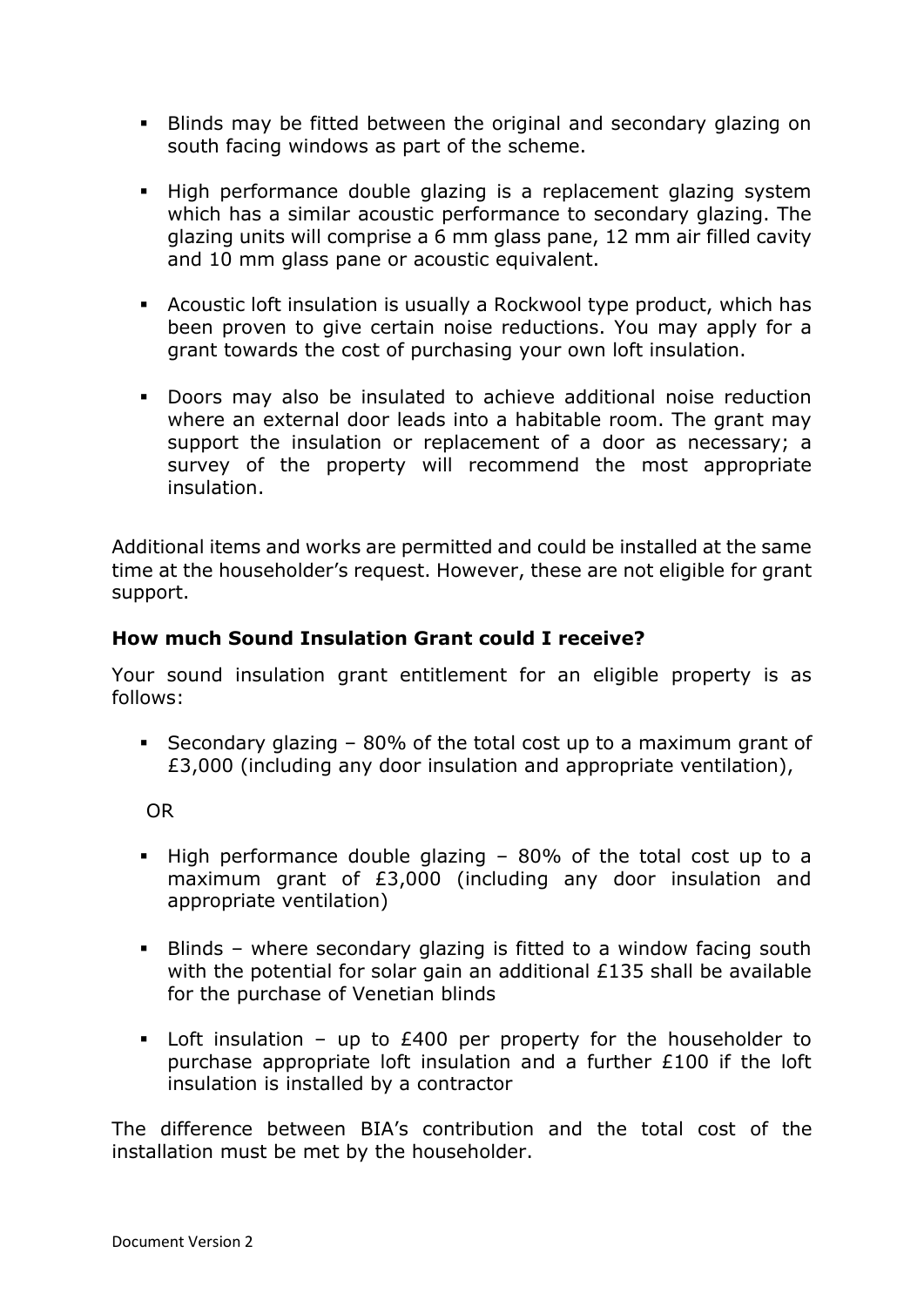The levels of grant assistance will be reviewed every 5-years in line with the re-modelling of the noise contours.

# **What happens if I can't afford the householder contribution?**

Householders applying for a grant are required to pay a 20% contribution. In cases of hardship, 100% grant may be considered, but written evidence will need to be provided. If you think you may be entitled to hardship assistance, please make the Scheme Administrator aware of your situation when you apply for assistance. Each case will be considered on its merits. BIA will determine, in consultation with the Airport Consultative Committee, on any case of financial hardship. BIA may provide at its discretion 100% of the installation costs in such cases.

### **Health & Safety Considerations**

Some rooms that are insulated will probably require additional ventilation in accordance with the relevant Building Regulations to allow the flow of fresh air. Ventilators in such circumstances must be fitted in accordance with performance standards included in the current Regulations.

#### **Responsibilities & Guarantees**

- **.** All work shall be quaranteed for five years against defective workmanship or materials (except the loft insulation).
- The owner of the property to receive the grant is responsible for obtaining any necessary planning permissions, listed building consent, and building regulations etc. Costs incurred in obtaining required permissions will be met by BIA
- BIA is not responsible for any re-decoration or the lifting or refitting of carpets due to works related to or within the scheme. Any damage caused during the works will be the responsibility of the contractor
- **EXECT A** will review the noise contour (scheme boundary) every five years. Any additional residential properties falling within the revised boundary, which were constructed prior to the introduction of the SIGS, will be eligible for the scheme.
- The property will qualify for SIGS for a period of 10 years from the first date of inclusion in the scheme; however, each property is only eligible for a single grant.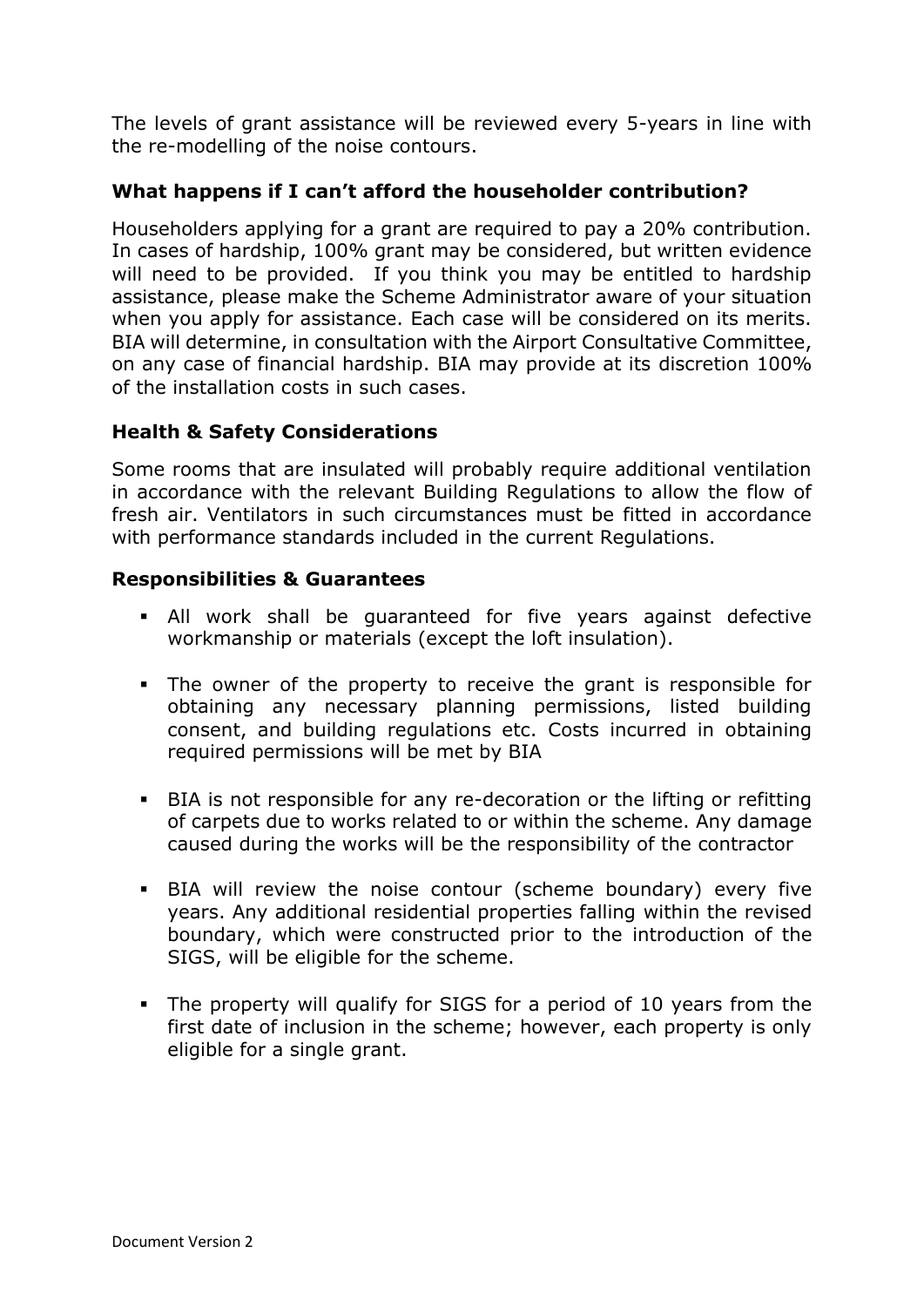#### **Who will undertake the work?**

Work will only be undertaken after the Sound Insulation Grant Scheme Administrator has given approval. BIA will appoint a preferred contractor. The procurement of these products through a single contractor means BIA can obtain competitive rates to minimise the householder's financial contribution and control the quality of products and craftsmanship.

Once the householder has completed and returned the appropriate application form(s) to BIA the householder will be contacted directly. The airport will arrange this meeting at a mutually convenient time for the contractor to survey the property and discuss the options with householder.

The proposed installation will be discussed and agreed with the property owner (including the airport's financial contribution).

Once completed, the property owner will formally accept the installation and take over its responsibility.

BIA will not offer any grant for works by other contractors unless agreed in writing by BIA prior to the work commencing. If you wish the work to be undertaken by a different contractor of your own choosing please contact the Compliance Team first. Each case will be considered on its merits at the sole discretion of BIA.

#### **How do I apply for a Sound Insulation Grant?**

SIGS applications must be made on the attached forms. Applications must be submitted and determined before work is carried out. Retrospective applications will not be considered.

If you are a tenant in rented accommodation, BIA must receive written agreement from your landlord confirming that they have no objection to the works. You should also identify who will be responsible for paying the householder's contribution.

Acoustic glazing/doors – please complete application form SIGS1 in full and return it to the address at the bottom of the form.

Loft Insulation - please complete application form SIGS2 in full and return it to the address at the bottom of the form.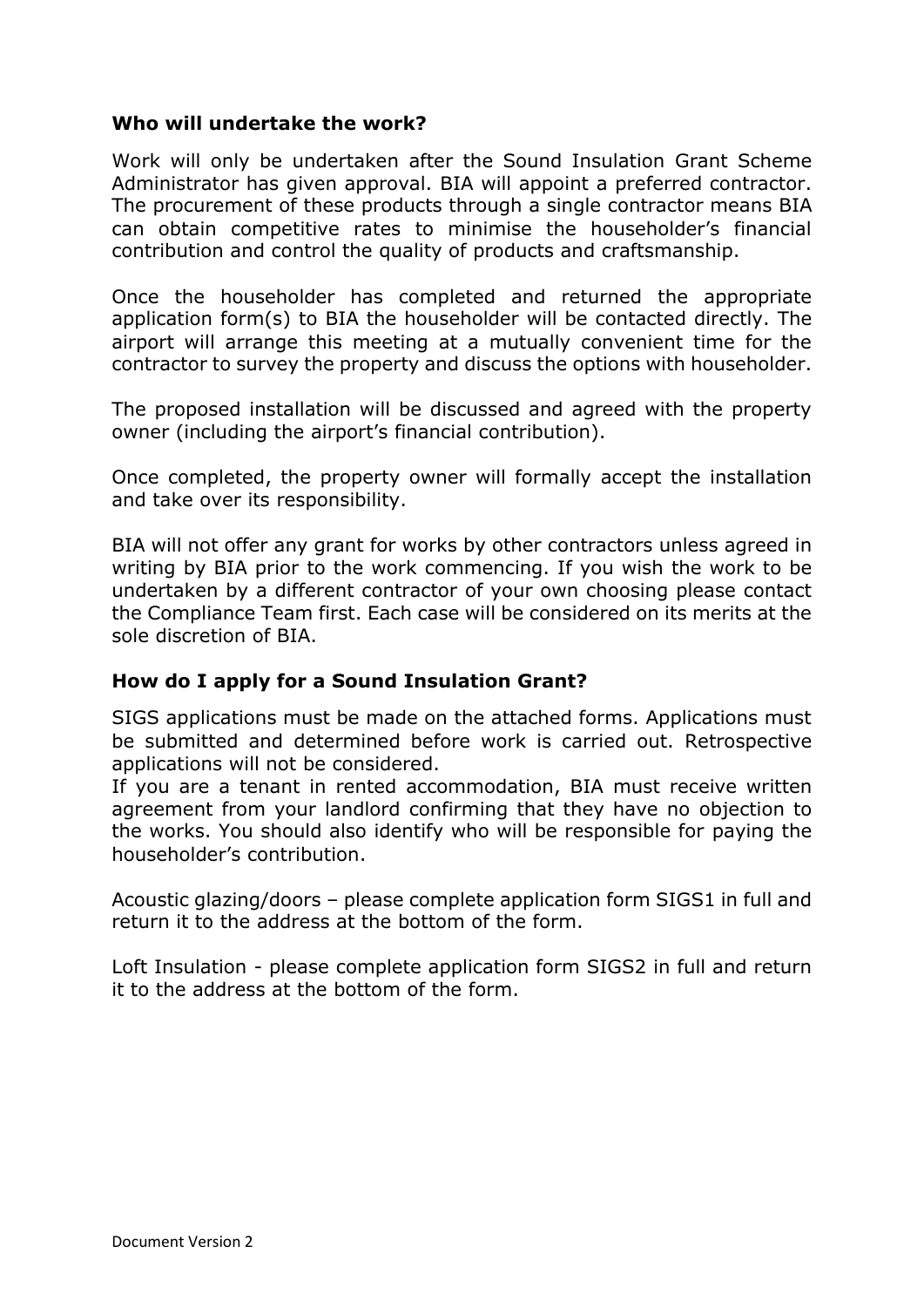### **Small Print**

Any grants, which BIA may approve, shall be made on the terms contained in the approval notification, which shall be deemed to incorporate all of the terms contained in this brochure. Applicants shall be deemed to have read and understood the terms contained in this brochure.

The decision of BIA or its Agents regarding the eligibility (or otherwise) of any application and/or the amount of any grant shall (save in the case of manifest error) be final and binding.

The information in this brochure was believed to be correct at the time of going to press but BIA will not be liable for any errors, omissions or inaccuracies.

BIA reserves the right to amend any of the terms and conditions of the Scheme at its absolute discretion, (provided that where any grant has been given final approval and the relevant purchase order has been placed prior to the date of such amendment, the amount of such grant will not be affected by such amendment).

Grants are provided for the installation of acoustic insulation only as set out in this Scheme. Any works of a decorative nature that are necessary following installation remain the sole responsibility of the householder.

BIA shall not be liable to the Applicant for the acts or omissions of the Contractor nor for the performance of the Contractor pursuant to any contract between the Contractor and the Applicant for the carrying out of any works (whether covered by the Scheme or otherwise).

BIA shall not be liable to the Contractor for the performance of any obligation on the part of the Applicant pursuant to such contract.

In any event, BIA's liability in each case shall not exceed the amount of the relevant grant calculated in accordance with this Scheme by reference to the relevant contractor's quotation.

BIA will not be responsible for obtaining any necessary planning permissions, building regulations consents, building warrants or other consents, which may be requested for carrying out the works. These are the responsibility of the Applicant.

BIA reserves the right to withdraw, alter or amend the terms of any offer or the Scheme, at its discretion, at any time.